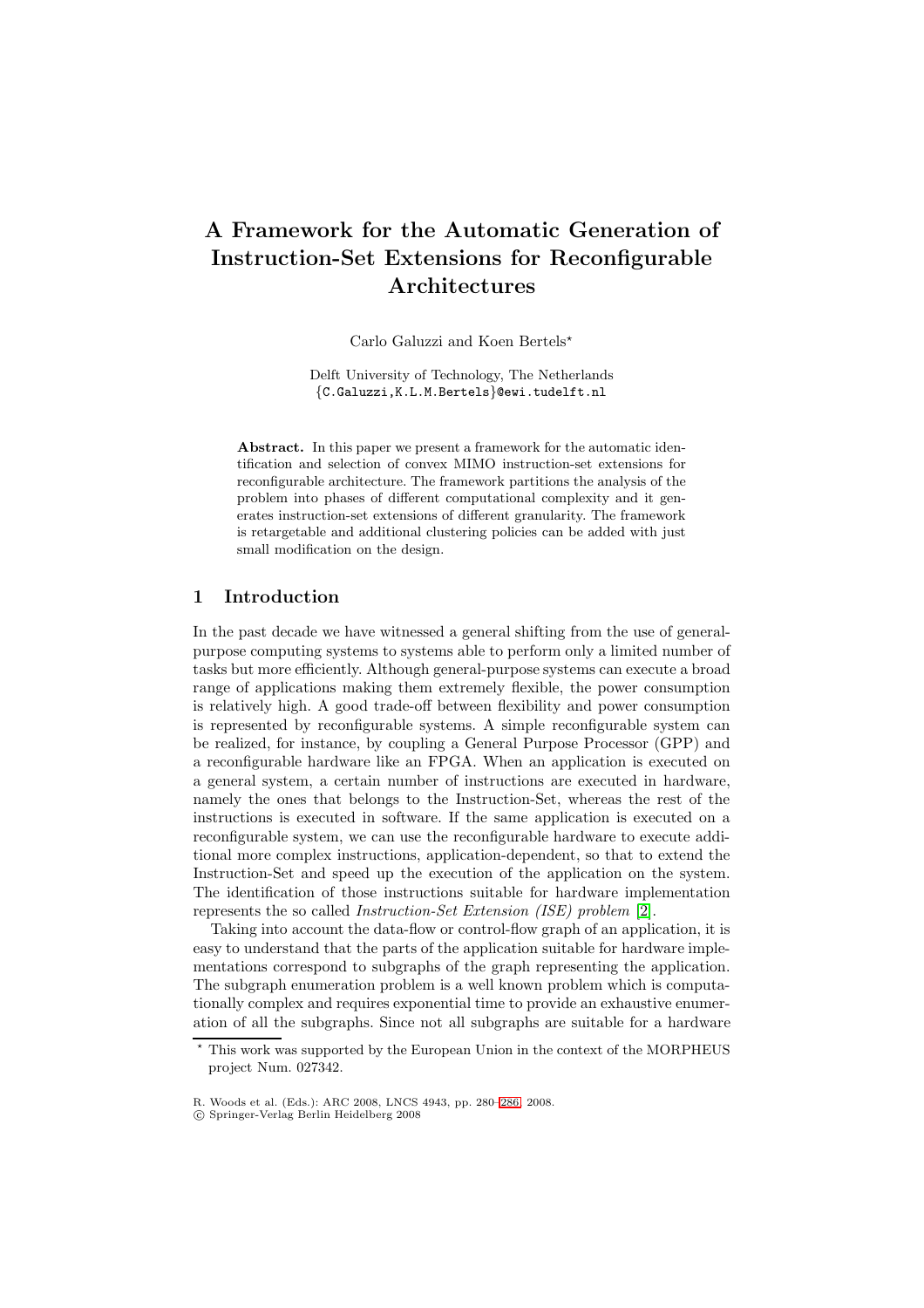

<span id="page-1-1"></span>Fig. 1. The main parts of the ISE creation process: a) application to analyze, b) extension identification c) extension selection and d) hardware implementation of the selected new instructions

implementation<sup>[1](#page-1-0)</sup>, the problem becomes the design of efficient algorithms for the identification of only instructions suitable for a hardware implementation.

Figure [1](#page-1-1) depicts a general flow for ISE identification: once the application is selected (Figure [1a](#page-1-1)), the application is analyzed to discover a certain number of candidate instructions for hardware implementation (Figure [1b](#page-1-1)), the identified instructions pass through a selection process which identify the most suitable ones to hardwire usually based on hardware limitations (Figure [1c](#page-1-1)) and finally the selected instructions are implemented in hardware (Figure [1d](#page-1-1)).

In this context, we present a framework for the automatic identification and selection of Multiple Input Multiple Output Instruction-Set extensions. The proposed design targets the Molen organization [\[1\]](#page-5-2) which allows for a virtually unlimited number of new instructions without limiting the number of input/output values of the new instruction to be executed on the reconfigurable hardware. More specifically the main contributions of this paper are the below listed:

- **–** a framework for the automatic identification and selection of Instruction-Set extensions which partitions the analysis into phases of different granularity and computational complexity;
- **–** an analysis of the main issues to export the presented framework, designed for the Molen architecture, to general reconfigurable architectures.

The reminder of the paper is the following: in Section [2,](#page-1-2) a description of the framework in detail together with a computational complexity analysis and an analysis of the issues to improve the presented framework and extend it to a general reconfigurable architectures are presented. Finally, in Section [3,](#page-5-3) we present concluding remarks and an outline of future work.

# <span id="page-1-2"></span>**2 Description of the Framework**

In Figure [2,](#page-2-0) we present an overview of the framework proposed in this paper. For more technical details about definitions and concepts addressed in the following,

<span id="page-1-0"></span><sup>&</sup>lt;sup>1</sup> Depending on the target architecture, the new instructions can have limitations on the total number of inputs and/or outputs, or on the area they occupy when implemented on the reconfigurable hardware, etc.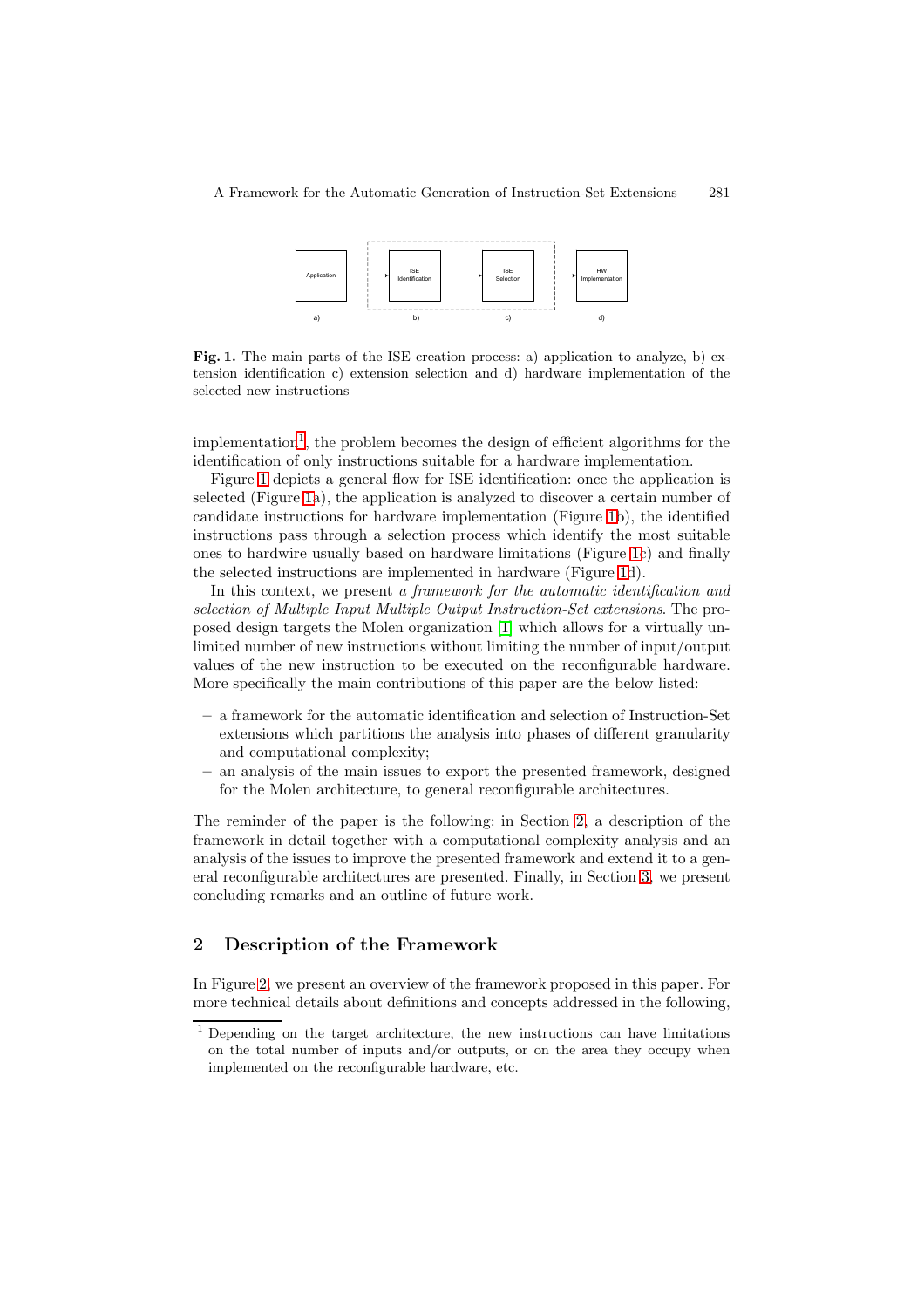

**Fig. 2.** The Framework for the Automatic Generation of Instruction-Set extensions

<span id="page-2-0"></span>the interested reader can refer to [\[5,](#page-6-0)[6](#page-6-1)[,4](#page-5-4)[,7\]](#page-6-2). The main idea behind the design of such a framework is the generation of convex MIMO instruction-set extensions with multiple steps of different granularity and complexity. More specifically the design can be split in two parts: the first part concerns a fine-grain clustering (Figure [2a](#page-2-0)) and the second one concerns a coarse-grain clustering (Figure [2b](#page-2-0)). The framework has three main stages: the fine-grain stage, the selector stage and the coarse-grain stage described in the following. We assume the Molen architecture as the target reconfigurable architecture. Some issues concerning how to export the framework to general reconfigurable architecture and possible extensions and improvements for the framework are addressed later in the paper.

One of the strengths of such a framework is the convexity guarantee of the clusters generated. Traditional methods for convex instruction identification usually perform a check for the convexity of the cluster at each inclusion of a node in the cluster. This affects the overall complexity of the solution which increases. With our clusterings, the selected nodes do not have to be tested for convexity since the convexity of the cluster is theoretically guaranteed by construction.

**STEP 1: Fine-Grain Stage.** The input of the framework is given by the DAG  $G = (V, E)$  that represents the application to be analyzed where the nodes represent primitive operations and the edges represent the data dependencies. The focus of the analysis is on which parts of the code are suitable for a software implementation and which ones are suitable for a hardware implementation to increase the overall performance of execution of the application onto the reconfigurable architecture. We have three different paths that the input can follow before arriving to the selector stage:

- **–** PATH 1: The nodes of G are convoyed directly to the selector step;
- **–** PATH 2: The nodes of G are partitioned in MAXMISOs [\[3\]](#page-5-5);
- **–** PATH 3: The nodes of G are firstly partitioned in MAXMISOs and subsequently every MAXMISO is partitioned in SMMs [\[4\]](#page-5-4).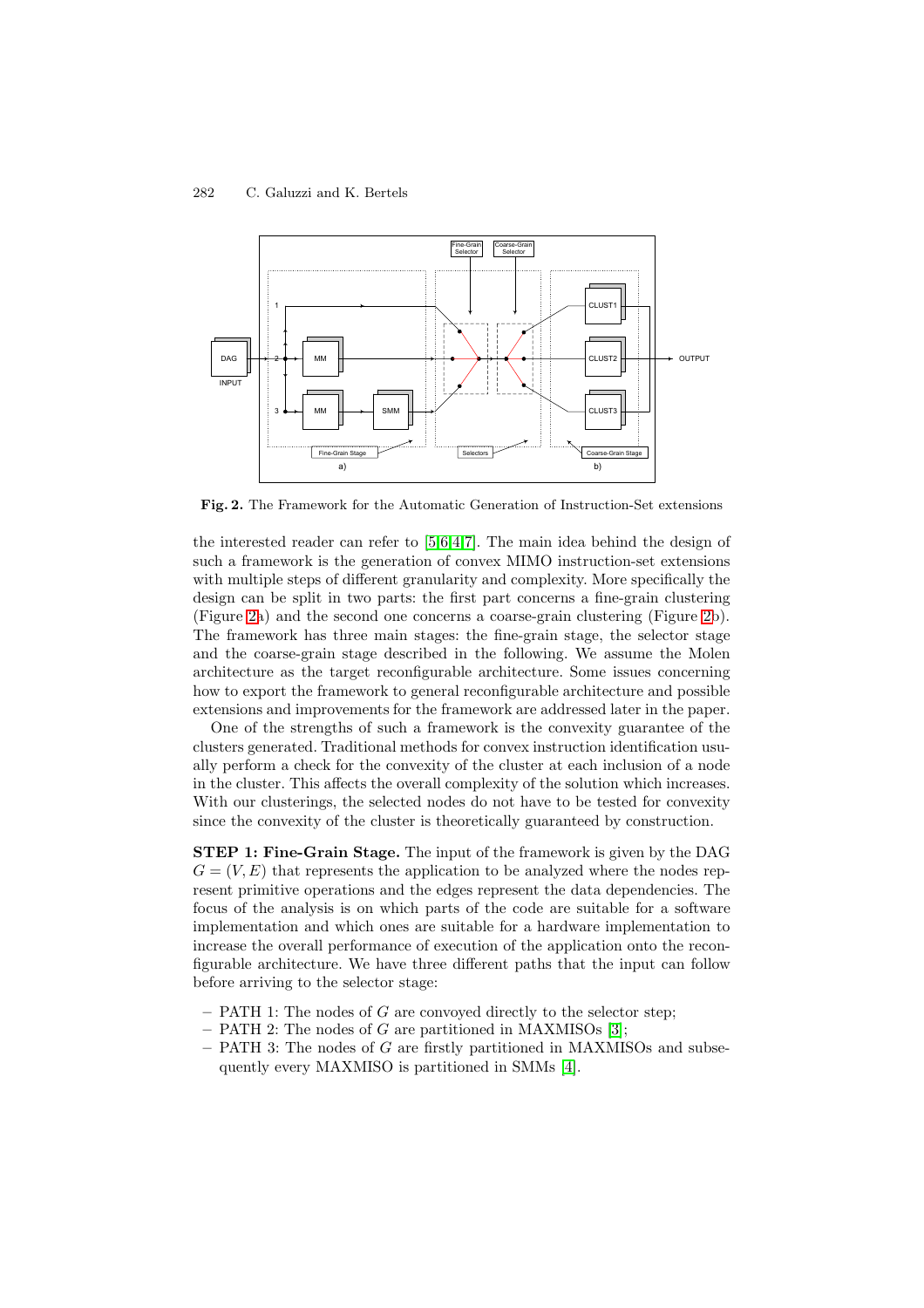In PATH 3, from the definition of SMM [\[4\]](#page-5-4), we know that the SMM partitioning depends on the choice of the bereaved node[2](#page-3-0) and this node can be selected in n different ways, where  $n$  is the order of  $G$ . In all the cases the output is a minimal cover of convex non-overlapping MISO elements<sup>[3](#page-3-1)</sup>. We remind that a minimal cover is a cover for which removal of one member destroys the covering property of the graph. We note that in all cases convexity is guaranteed theoretically by construction while in general, other approaches perform an additional analysis on the clusters to test the convexity. We remark that, in PATH 3, the algorithm for SMM generation can also be used iteratively to generate MISO instructions of relatively smaller size when tight constraints on the inputs are imposed.

**STEP 2: Coarse-Grain Stage.** Based on the output of the fine-grain stage (more specifically on the input selected by the fine-grain selector) there are three possible ways to generate convex MIMO instructions depending on the shape of the graph in terms of depth and width of the graph<sup>[4](#page-3-2)</sup>.

**CASE 1:**  $w > d$ . (CLUST 1, Figure [2\)](#page-2-0) Let us consider a partitioning of the nodes of G in levels. When two nodes  $n_1$  and  $n_2$  with latency in hardware  $l_1$  an  $l_2$ at the same level are selected for hardware execution, if they are implemented as separate instructions we have a performance loss, which can be roughly estimated as  $l_1 + l_2 - \max(l_1, l_2)$ . An optimal selection of which nodes to select at the same level to implement in parallel in hardware can then provide a considerable speed up estimated as  $\sum_i l_i - \max_i(l_i)$ . An algorithm for the optimal selection of convex MIMO ISE based on an ILP formulation, more suitable for graphs wider than deeper, has been proposed in [\[5\]](#page-6-0). Although the algorithm has been designed for an optimal selection through the levels of MAXMISOs at the same level, it is possible to generalize the result to every minimal cover with non-overlapping elements.

**CASE 2:**  $w < d$ . (CLUST 2, Figure [2\)](#page-2-0) When a graph is deeper than wider, a heuristic clustering algorithm of linear complexity in the number of processed elements is proposed in [\[6\]](#page-6-1). Similarly to the previous case, the result is applicable to every minimal cover with non-overlapping elements. This algorithm starts from a node at a certain level and moving vertically through the levels it identifies nodes to include in the cluster. Clustering is performed up to when there is available area left on the reconfigurable hardware.

**CASE 3:**  $w \propto d$ . (CLUST 3, Figure [2\)](#page-2-0) When clustering is performed on graph with comparable width and depth, an extended version of the algorithms proposed in the previous cases is presented in [\[7\]](#page-6-2). This paper present a clustering method of linear complexity based on a spiral search through the levels of a

<span id="page-3-0"></span><sup>&</sup>lt;sup>2</sup> The choice of the node can be random or directed by specific properties defined by the user.

<sup>3</sup> We note that a single node is trivially a convex subgraph and a MISO.

<span id="page-3-2"></span><span id="page-3-1"></span><sup>&</sup>lt;sup>4</sup> The depth, d, of a graph is defined as the maximum number of the levels of its node, while the width, w, of a graph is defined as the maximum number of nodes belonging to the same level through the levels.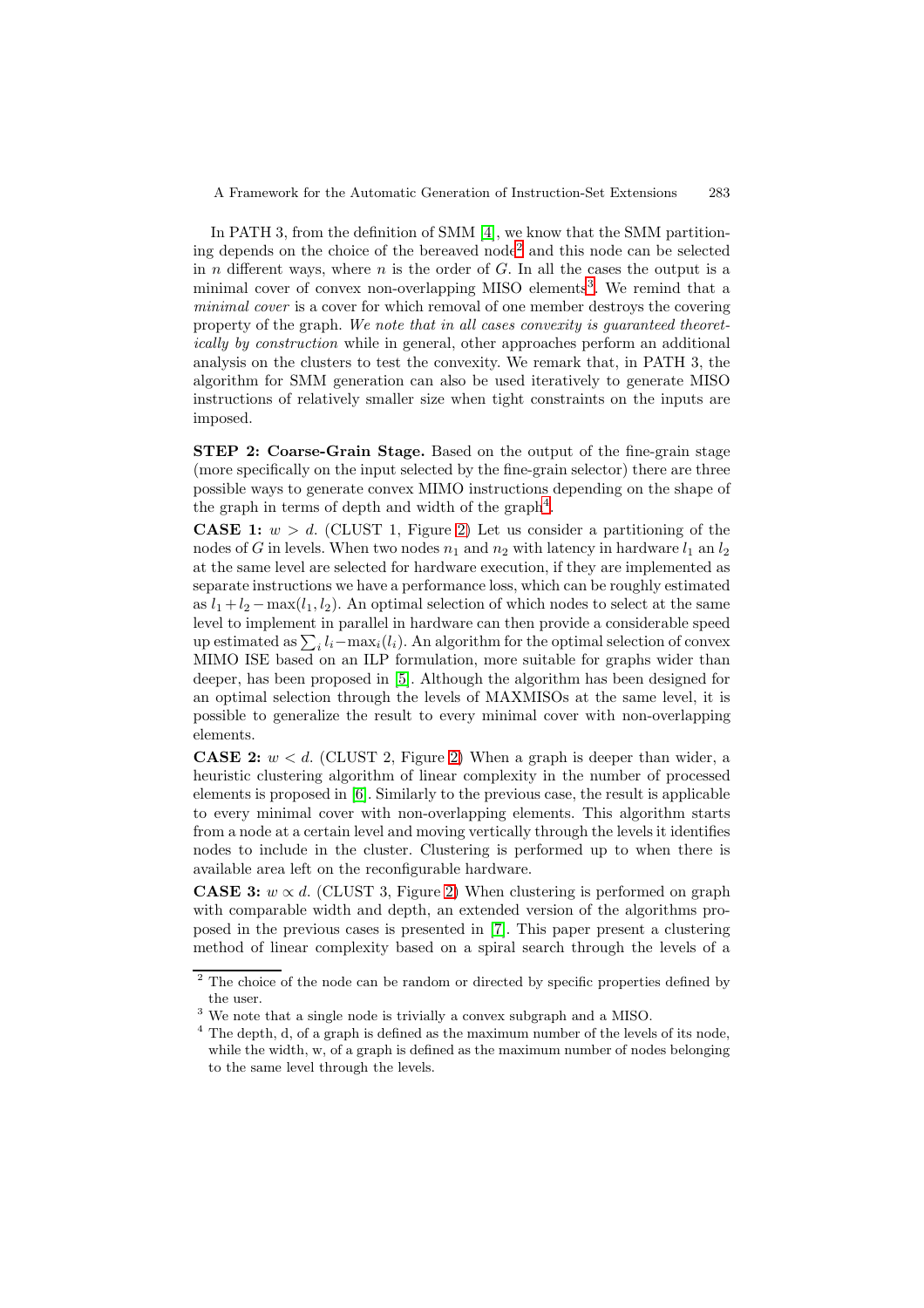#### 284 C. Galuzzi and K. Bertels

graph. Contrary to the previous two algorithms which select nodes favoring a specific direction (horizontal CASE 1 and vertical CASE 2), this algorithm clusters nodes following a spiral search centered in the initial node selected and expanding the search through the levels in both directions: vertical and horizontal. Also in this case clustering is performed up to when there is available area left on the reconfigurable hardware. Similarly to the previous cases, the result is extendible to every minimal cover with non-overlapping elements.

These algorithms perform instruction generation and selection at the same time based on a certain number of parameters: hardware and software latency of the generated instructions, total area occupied by the generated instructions when implemented in hardware and total area available on the FPGA. Additionally, while the first clustering produces an optimal solution, the other clusterings are heuristics. We remark that although the algorithms are more suitable in specific cases than others, there is no limitation in the use of any of them for any graph.

**Fine- and Coarse-Grain Selector Stage.** In Figure [2](#page-2-0) two selectors are depicted: a fine-grain and a coarse-grain selector. The former, a 3-1 selector, forwards the output of one of the PATH 1-3 to the latter, a 1-3 selector, which directs the data to one of the coarse-grain clustering algorithms. We have  $3 \times 3$ possible combinations, which means that we can have up to 9 possible different instruction-set extensions of different granularity. Additionally the framework can be extended with additional algorithms for clustering in both stages, the fine-grain and the coarse-grain stage, with small adjustments on only the selectors to include more inputs or outputs for the additional clustering algorithms.

**The Complexity of the Framework.** As described before, the framework produces an ISE depending on the input and output of the selectors. All the clustering algorithms presented in the framework but one have linear complexity in the number of processed elements. Only the clustering algorithm CLUST 1 has exponential complexity but it provides an optimal solution. This means that when in the coarse-grain stage it is selected the first algorithm for the generation of convex MIMO instruction set extensions, the overall complexity of the process is exponential. In the remaining cases the overall complexity is linear in the number of processed elements.

Additionally, the SMM clustering, CLUST 2 and 3 generate clustering based on the initial selection of a node, which can be random or directed by specific properties defined by the user. This means that keeping variable the selection of the node, for each choice of the node it is possible to generate a different instruction-set extension with the same computational complexity.

**Extensions and improvements for the Framework.** The framework presented in this paper has a flexible design: additional clustering algorithm can be integrated into the design with modifications of only the selectors in principle. As mentioned before, our target architecture is the Molen architecture. When the present design is exported on different architectures, additional constraints on number of I/O have to be usually introduced during the clustering in the fine- and coarse-grain clustering step.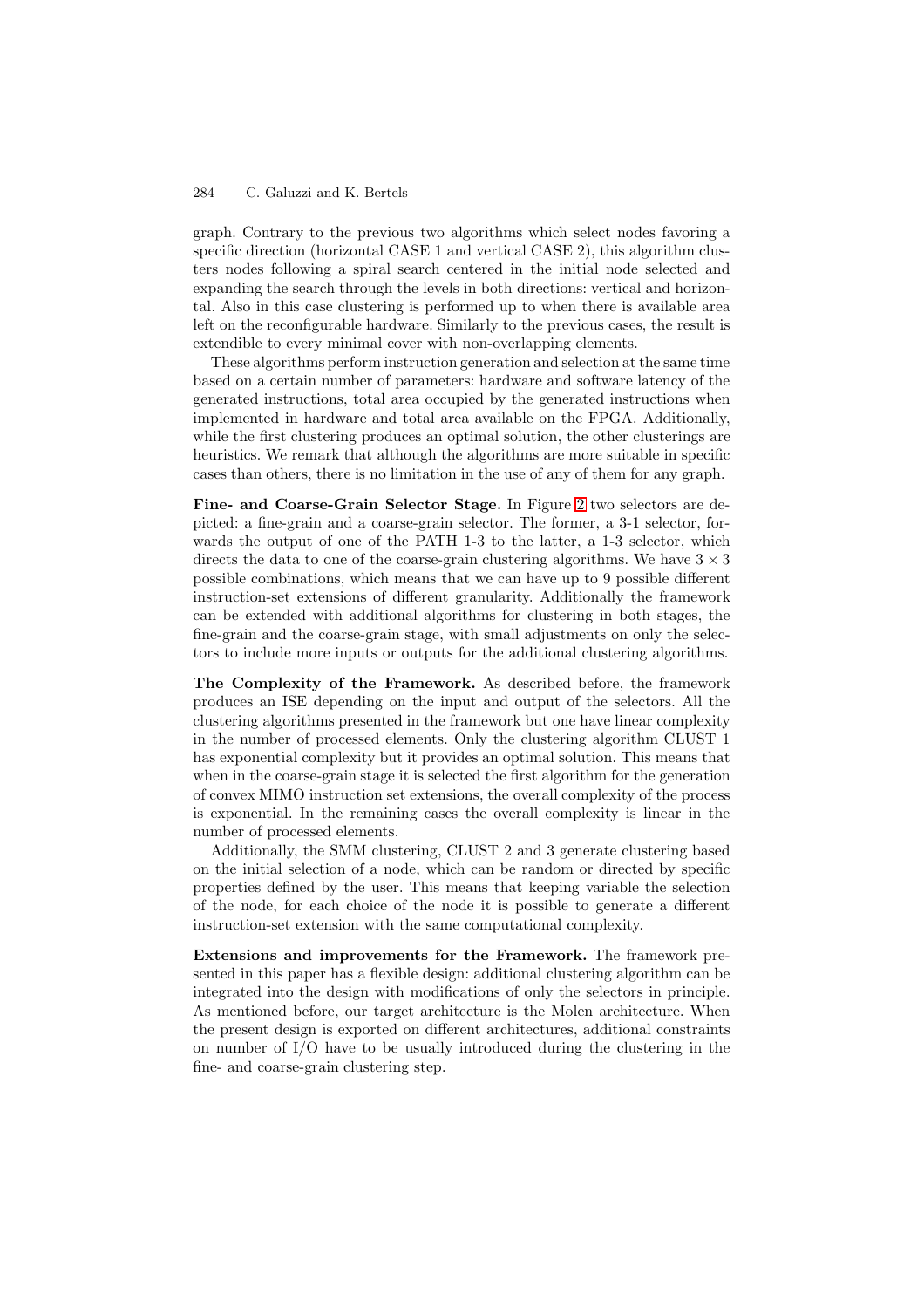Hardware reuse can be considered to further speed up the overall execution time of the application onto the reconfigurable architecture, implementing in hardware only the unique instructions and saving area for additional ones. This can be done with an isomorphism check strategically positioned into the design. On one side, an isomorphism check for hardware reuse can save area and increase the speed up using the saved area for additional new complex operations. On the other side, no polynomial solution is known for the graph isomorphism problem. This means that the inclusion into the design of an isomorphism check will increase the overall complexity of the solution. Efficient algorithms for graph isomorphism are available in literature, which represents a good trade-off between their complexity and the quality of their solution [\[8\]](#page-6-3).

Additionally, CLUST 2 and CLUST 3 perform selection of the clusters based on the total available area left. An optimal selection of which are the instructions suitable for hardware implementation based on latency and area can be obtained formulating the selection as an ILP problem and using efficient solver to find the solution. This can be solved as in [\[5\]](#page-6-0) without the requirements that the selected clusters belong to specific levels. This will provide a better selection of the instruction but it will increase the overall complexity of the generation process as well. This means that all the clusters will be first generated, giving a minimal cover of the graph and then the ones belonging to the optimal solution will be implemented in hardware based on the total available area on the reconfigurable component.

## <span id="page-5-3"></span>**3 Conclusions**

In this paper we presented a framework for the automatic identification and selection of convex MIMO instruction-set extensions for reconfigurable architecture. The framework partitions the analysis of the problem into phases of different computational complexity and granularity. The framework is retargetable and additional clustering policies can be added with just small modification on the design. In our future work we intend to verify with experimental results the benefit of the insertion of such a framework into the design for automatic instruction set extension. Preliminary results presented in [\[5\]](#page-6-0) and [\[6\]](#page-6-1) have shown the benefit of the insertion of part of the algorithms presented in this paper.

## <span id="page-5-2"></span><span id="page-5-1"></span>**References**

- 1. Vassiliadis: The molen polymorphic processor. IEEE Trans. on Comp. 53(11) (2004)
- <span id="page-5-5"></span><span id="page-5-0"></span>2. Galuzzi: The Instruction-Set Extension Problem: A Survey. In: ARC 2008 (2008)
- 3. Alippi: A dag-based design approach for reconfigurable vliw processors. In: DATE 1999 (1999)
- <span id="page-5-4"></span>4. Galuzzi: A linear complexity algorithm for the generation of multiple input single output instructions of variable size. In: SAMOS VII